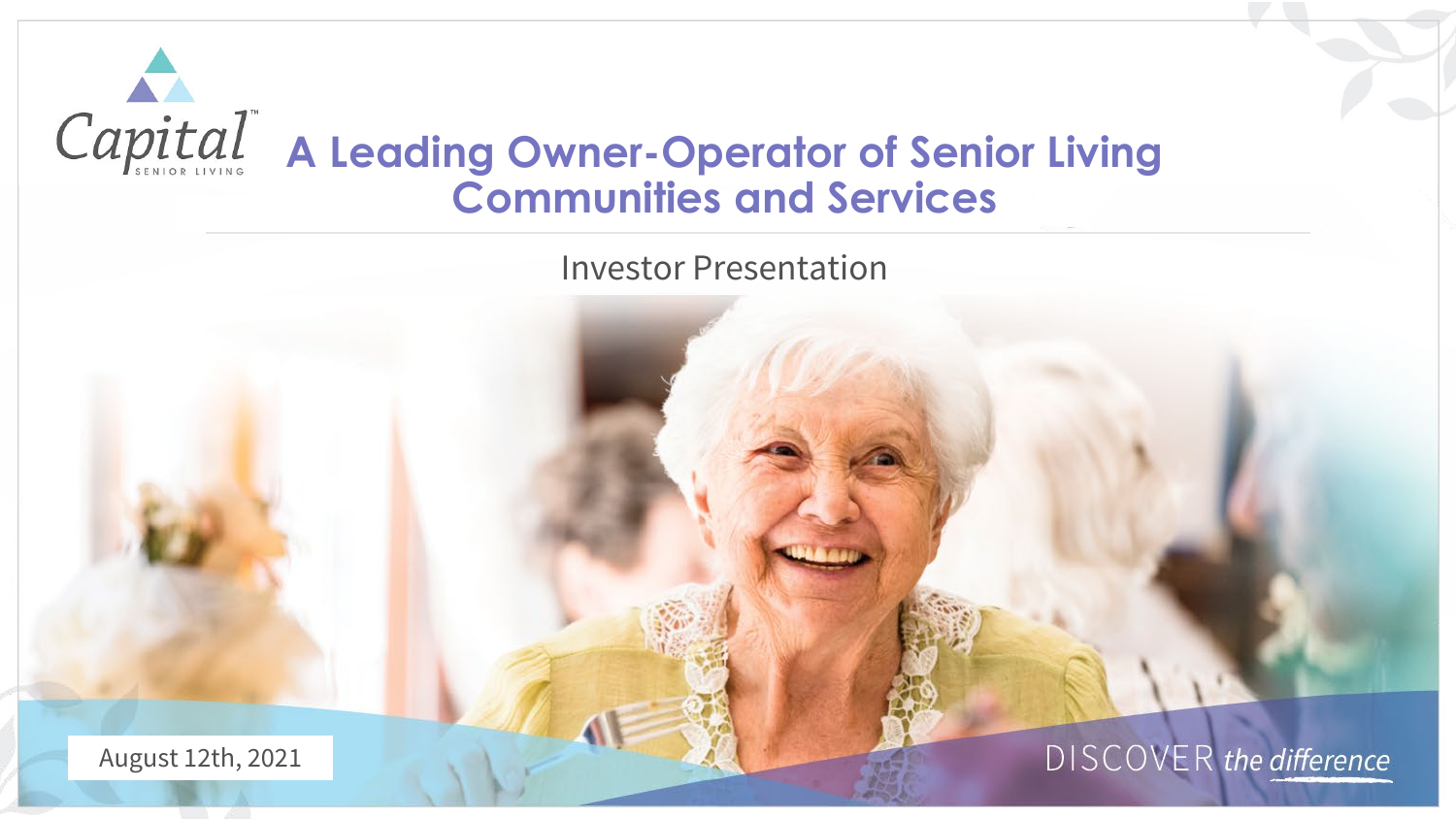

### *Forward Looking Statements:*

The forward-looking statements in this release are subject to certain risks and uncertainties that could cause the Company's actual results and financial condition to differ materially, including, but not limited to, the Company's ability to obtain stockholder approval for the proposed transaction; the satisfaction of all conditions to the closing of the proposed transaction; other risks related to the consummation of the proposed transaction, including the risk that the transaction will not be consummated within the expected time period or at all; the costs related to the proposed transaction; the impact of the proposed transaction on the Company's business; any legal proceedings that may be brought related to the proposed transaction; the continued spread of COVID-19 and highly contagious variants and sub-lineages, including the speed, depth, geographic reach and duration of such spread, new information that may emerge concerning the severity of COVID-19, the actions taken to prevent or contain the spread of COVID-19 or treat its impact, the legal, regulatory and administrative developments that occur at the federal, state and local levels in response to the COVID-19 pandemic, and the frequency and magnitude of legal actions and liability claims that may arise due to COVID-19 or the Company's response efforts; the impact of COVID-19 and the Company's near-term debt maturities on the Company's ability to continue as a going concern, the Company's ability to generate sufficient cash flows from operations, additional proceeds from debt refinancings, and proceeds from the sale of assets to satisfy its short and long-term debt obligations and to fund the Company's capital improvement projects to expand, redevelop, and/or reposition its senior living communities; the Company's ability to obtain additional capital on terms acceptable to it; the Company's ability to extend or refinance its existing debt as such debt matures; the Company's compliance with its debt agreements, including certain financial covenants, and the terms and conditions of its recent forbearance agreements. and the risk of cross-default in the event such non-compliance occurs; the Company's ability to improve and maintain controls over financial reporting and remediate identified material weakness; the risk of oversupply and increased competition in the markets which the Company operates; the risk of increased competition for skilled workers due to wage pressure and changes in regulatory requirements; the departure of the Company's key officers and personnel; the cost and difficulty of complying with applicable licensure, legislative oversight, or regulatory changes; the risks associated with a decline in economic conditions generally; the adequacy and continued availability of the Company's insurance policies and the Company's ability to recover any losses it sustains under such policies; changes in accounting principles and interpretations; and the other risks and factors identified from time to time in the Company's reports filed with the Securities and Exchange Commission. For information about Capital Senior Living, visit [www.capitalsenior.com.](http://www.capitalsenior.com/) The Company assumes no obligation to update or supplement forward-looking statements in this presentation that become untrue because of new information, subsequent events or otherwise.

#### *Non-GAAP Financial Measures:*

In this presentation, the Company utilizes certain financial valuation and performance measures of operating performance, such as Net Operating Income (''NOI"), that are not calculated in accordance with GAAP. Non-GAAP financial measures may have material limitations in that they do not reflect all of the costs associated with the Company's results of operations as determined in accordance with GAAP. As a result, these non-GAAP financial measures should not be considered a substitute for, nor superior to, financial results and measures determined or calculated in accordance with GAAP. NOI is calculated as revenue less operating expenses exclusive of COVID-19 relief and expenses of (\$7.7M), net. The Company believes NOI is a useful performance measure in identifying trends in day-to-day operations because it excludes the costs associated with acquisitions and conversions and other items that do not ordinarily reflect the ongoing operating results of the Company's primary business. NOI is an important points of analysis when evaluating performance as it provides an indication of the effectiveness of management producing growth in operations from existing assets. NOI provides indicators to management of progress in achieving both consolidated and individual business unit operating performance and is used by research analysts and investors to evaluate the performance of companies in the senior living industry.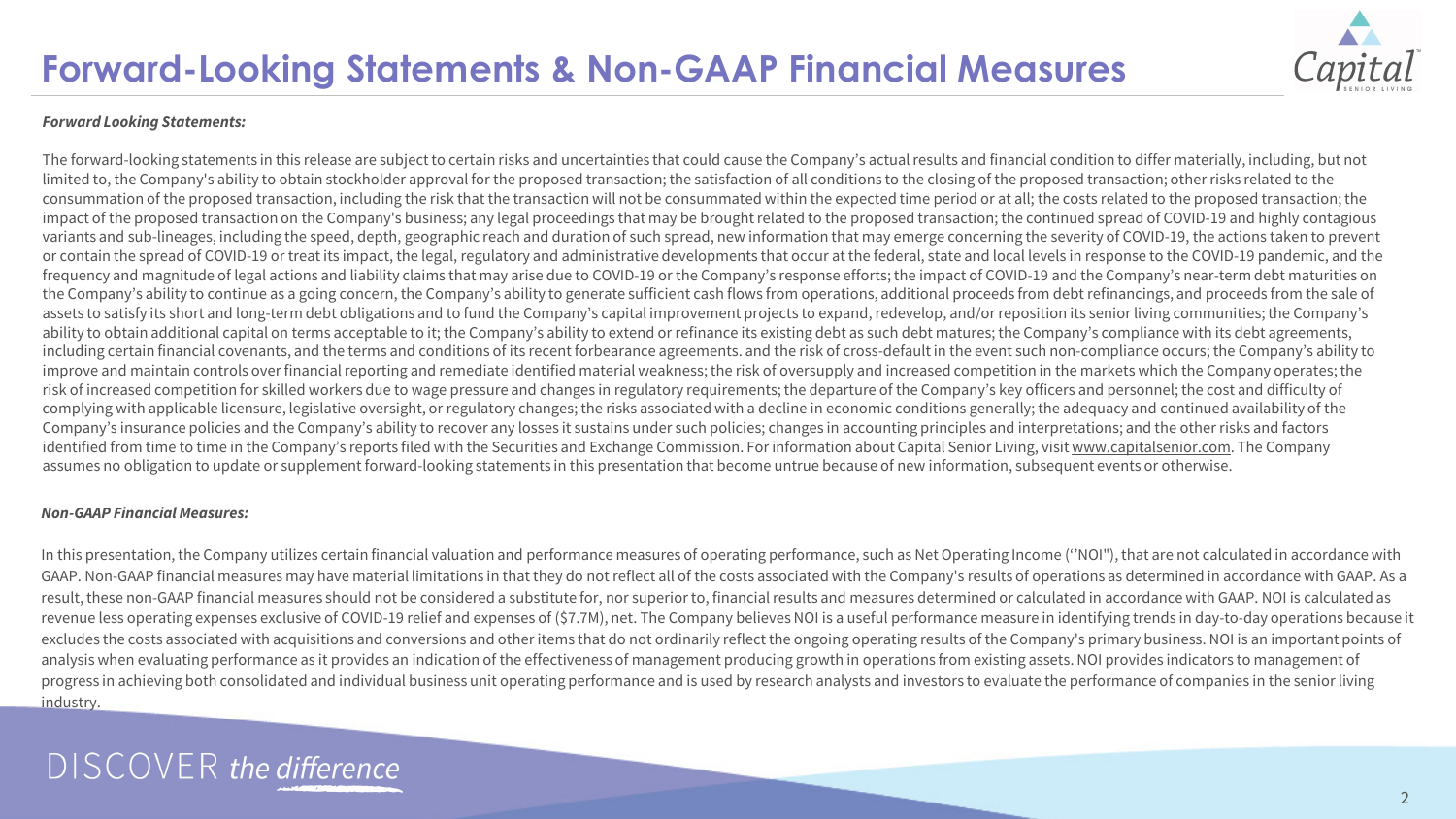# **No Offer or Solicitation /Additional Information and Where to Find It**



This presentation does not constitute an offer to sell or the solicitation of an offer to buy any securities, nor will there be any sale of any securities in any state or other jurisdiction in which such offer, solicitation, or sale would be unlawful prior to registration or qualification under the securities laws of any such state or jurisdiction. The rights offering will be made pursuant to the Company's shelf registration statement on Form S-3, which became effective on May 6, 2020, and a prospectus supplement containing the detailed terms of the rights offering to be filed with the SEC. Any offer will be made only by means of a prospectus forming part of the registration statement. Investors should read the prospectus supplement, when available, and consider the investment objective, risks, fees and expenses of the Company carefully before investing. When available, a copy of the prospectus supplement may be obtained at the website maintained by the SEC at [www.sec.gov.](https://nam11.safelinks.protection.outlook.com/?url=http%3A%2F%2Fwww.sec.gov%2F&data=04%7C01%7Cmmccormick%40capitalsenior.com%7Cf7ce636f23cf477209b308d95d949f59%7Ccb9674af9ba94b92bd6fc48d96595cef%7C0%7C0%7C637643715203027608%7CUnknown%7CTWFpbGZsb3d8eyJWIjoiMC4wLjAwMDAiLCJQIjoiV2luMzIiLCJBTiI6Ik1haWwiLCJXVCI6Mn0%3D%7C1000&sdata=oe6svmp68JOFdKdnVeAJs2CFLOuxLUiRbr3yxF039PQ%3D&reserved=0)

In connection with the proposed transaction with Conversant, the Company intends to file a proxy statement with the SEC. The Company may also file other relevant documents with the SEC regarding the proposed transaction. The information in the preliminary proxy statement will not be complete and may be changed. The definitive proxy statement will be delivered to stockholders of the Company. This communication is not a substitute for any proxy statement or any other document that may be filed with the SEC in connection with the proposed transaction.

INVESTORS AND STOCKHOLDERS OF THE COMPANY ARE URGED TO READ THE PROXY STATEMENT AND ANY OTHER RELEVANT DOCUMENTS THAT MAY BE FILED WITH THE SEC, AS WELL AS ANY AMENDMENTS OR SUPPLEMENTS TO THESE DOCUMENTS, CAREFULLY AND IN THEIR ENTIRETY IF AND WHEN THEY BECOME AVAILABLE BECAUSE THEY CONTAIN OR WILL CONTAIN IMPORTANT INFORMATION ABOUT THE PROPOSED TRANSACTION.

Investors and security holders will be able to obtain free copies of the preliminary proxy statement and the definitive proxy statement (in each case, if and when available) and other documents containing important information about the Company and the proposed transaction once such documents are filed with the SEC through the website maintained by the SEC at [www.sec.gov](https://nam11.safelinks.protection.outlook.com/?url=http%3A%2F%2Fwww.sec.gov%2F&data=04%7C01%7Cmmccormick%40capitalsenior.com%7Cf7ce636f23cf477209b308d95d949f59%7Ccb9674af9ba94b92bd6fc48d96595cef%7C0%7C0%7C637643715203037564%7CUnknown%7CTWFpbGZsb3d8eyJWIjoiMC4wLjAwMDAiLCJQIjoiV2luMzIiLCJBTiI6Ik1haWwiLCJXVCI6Mn0%3D%7C1000&sdata=7REr7J1d%2Bhp1nBkbAvJIY02R63e1exSfSPSOzSHNifU%3D&reserved=0). Copies of the documents filed with the SEC by the Company will be available free of charge on the Company's website at [http://www.capitalsenior.com](https://nam11.safelinks.protection.outlook.com/?url=http%3A%2F%2Fwww.capitalsenior.com%2F&data=04%7C01%7Cmmccormick%40capitalsenior.com%7Cf7ce636f23cf477209b308d95d949f59%7Ccb9674af9ba94b92bd6fc48d96595cef%7C0%7C0%7C637643715203037564%7CUnknown%7CTWFpbGZsb3d8eyJWIjoiMC4wLjAwMDAiLCJQIjoiV2luMzIiLCJBTiI6Ik1haWwiLCJXVCI6Mn0%3D%7C1000&sdata=L9ILfDtmt6EtbMqcFREDGTi%2BbIHlyd31Mb%2Bnr6ArnIc%3D&reserved=0).

### *Participants in the Solicitation*

The Company and its executive officers and directors and certain other members of management and employees may, under the rules of the SEC, be deemed to be "participants" in the solicitation of proxies in connection with the proposed transaction. Information regarding the Company's directors and executive officers is available in its Proxy Statement on Schedule 14A for its 2020 Annual Meeting of Stockholders, filed with the SEC on November 3, 2020, and in its Annual Report on Form 10-K for the year ended December 31, 2020, filed with the SEC on March 31, 2021, as amended on April 30, 2021. These documents may be obtained free of charge from the sources indicated above. Other information regarding the participants in the proxy solicitation and a description of their direct and indirect interests, by security holdings or otherwise, will be contained in the proxy statement and other relevant materials relating to the proposed transaction to be filed with the SEC when they become available.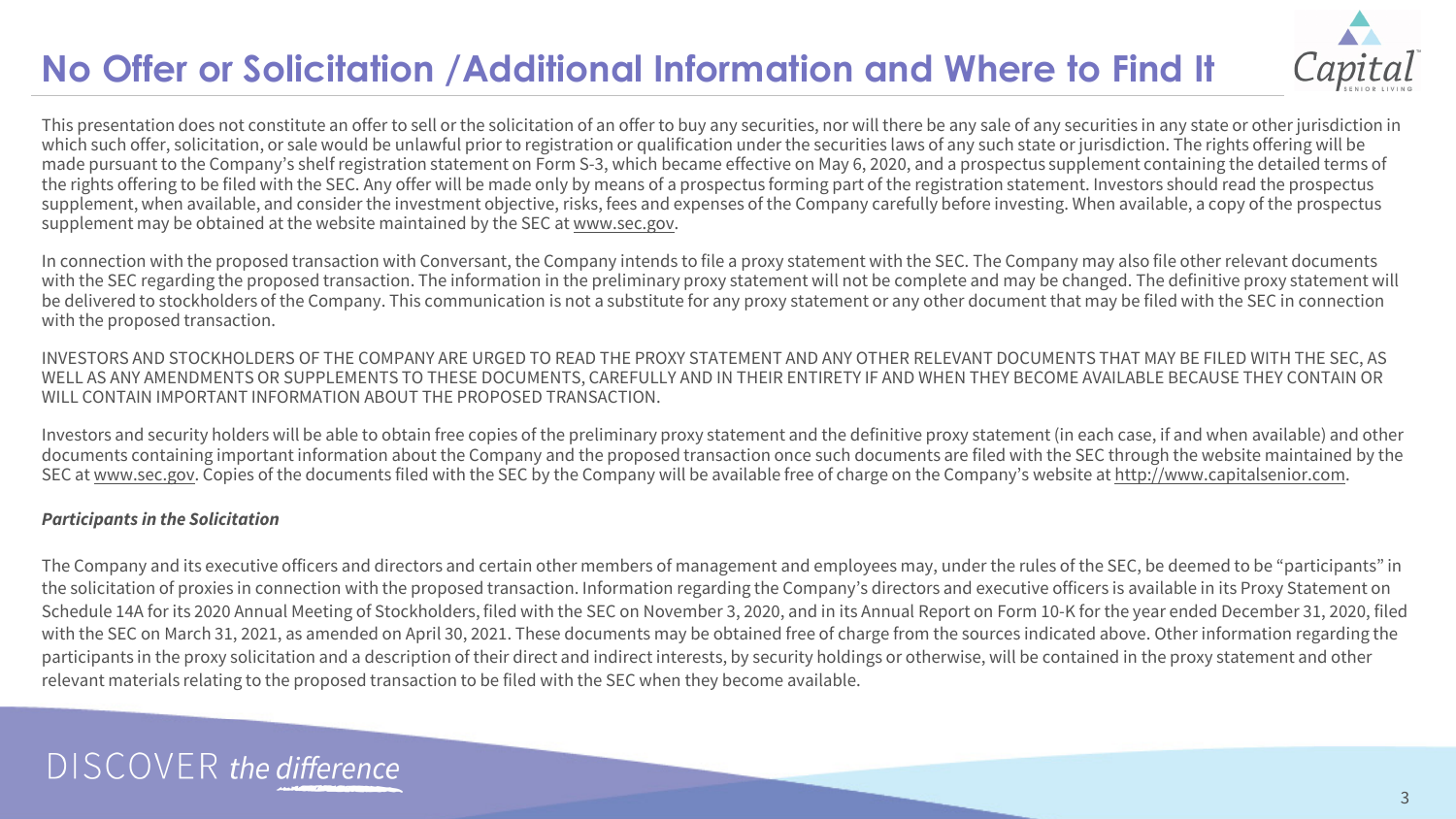## **Leading Operator of Seniors Housing and Services**





*1 Data for 60 Owned Communities 2YTD through 6/30/21*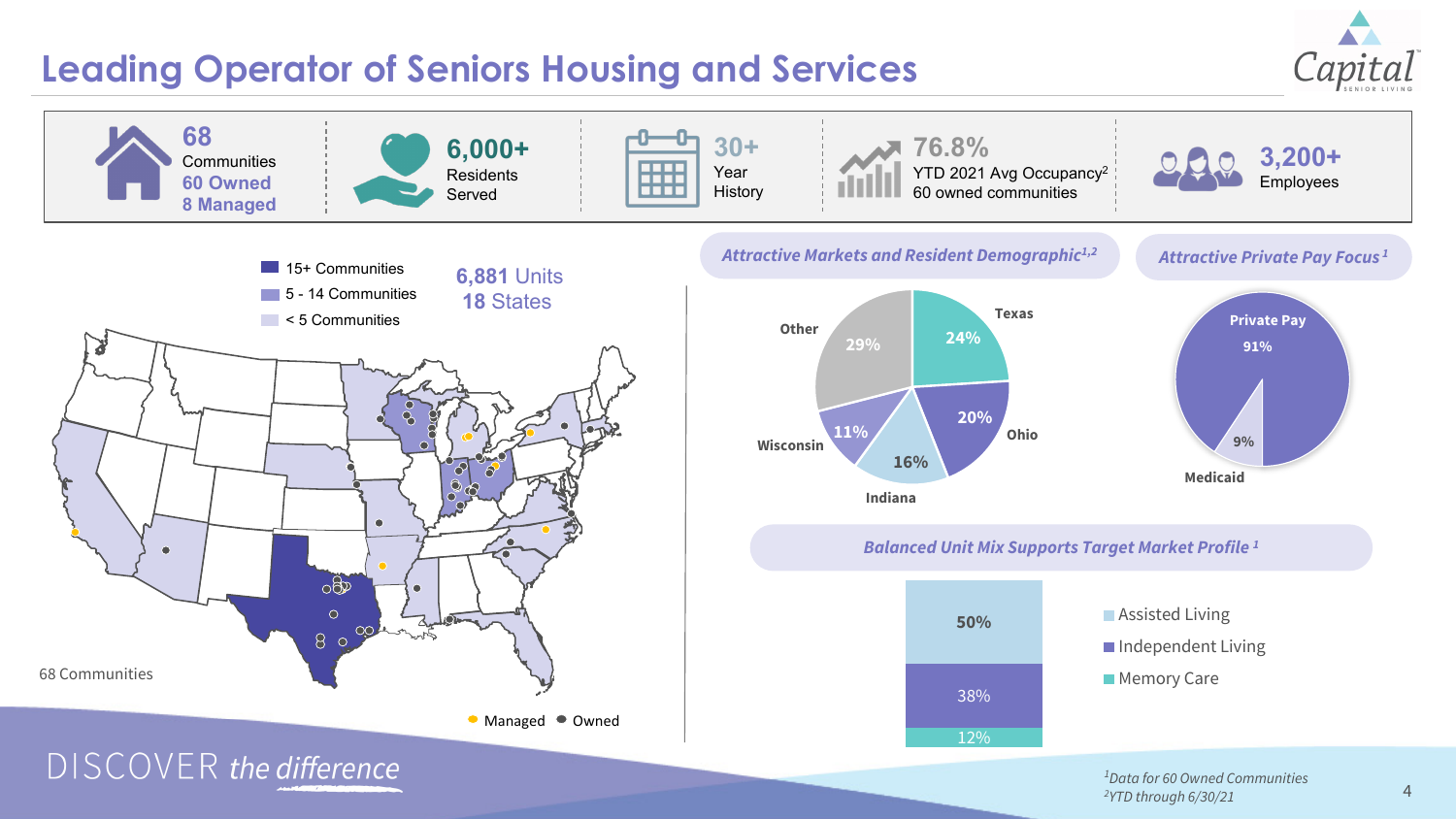# **Q2 2021 Highlights**



Strategic investment transaction represents culmination of Capital Senior Living's multi-year strategy to reposition towards stable, sustainable growth and allows shareholders to benefit from the ongoing senior housing recovery

### **Announced Strategic Investment Transaction**

Will Fortify Balance Sheet and Capitalize Company for Future Growth (see slide 11 for detail)

### **Demonstrated Operational Momentum**

Continued Occupancy Gains; 81.8% July EOP (650 bps Increase since pandemic low) 2.8% Sequential revenue increase Q2 '21 compared to Q1 '21 NOI margin1 of 21.5% in Q2 '21 compared to 20.1% in Q1 '21

## **High-Quality Run-Rate Portfolio In-Place**

First Full Operating Quarter of 60-Community Footprint Post Completion of COVID-19 Vaccination Clinics

## **Operating Cash Flow Improvement and Gain on Extinguishment of Debt**

Transferred ownership of 9 underperforming communities to Fannie Mae through June 30, 2021 (Reduced Debt Obligations by \$107MM+)

**12-month extension of existing \$40.5 M bridge loan Conserversion of existing \$40.5 M bridge loan Conserversion of existing \$40.5 M bridge loan** 

<sup>1</sup> NOI defined as revenue less operating expenses excluding management fees and including real estate taxes and insurance

*"We believe this transaction comes at a pivotal time for Capital Senior Living, as the industry turns the corner from the pandemic and our management team, who was appointed during 2019 and stabilized the Company through the COVID-19 crisis, leads the organization into its next chapter of growth.*

*Our industry and the Company have faced unprecedented challenges in recent years. We expect this transaction—combined with the strategic and operational initiatives we have undertaken—to allow us to successfully establish a more sound, stable footing for the Company to grow and thrive in the years to come.*

*We believe our shareholders will benefit from the completion of the Company's repositioning and the ongoing recovery of our industry; and importantly, our communities, employees and residents will benefit from the continued high-quality care and services the proceeds from this transaction will enable us to provide."*

# DISCOVER the difference

 $\checkmark$ 

 $\checkmark$ 

 $\checkmark$ 

 $\checkmark$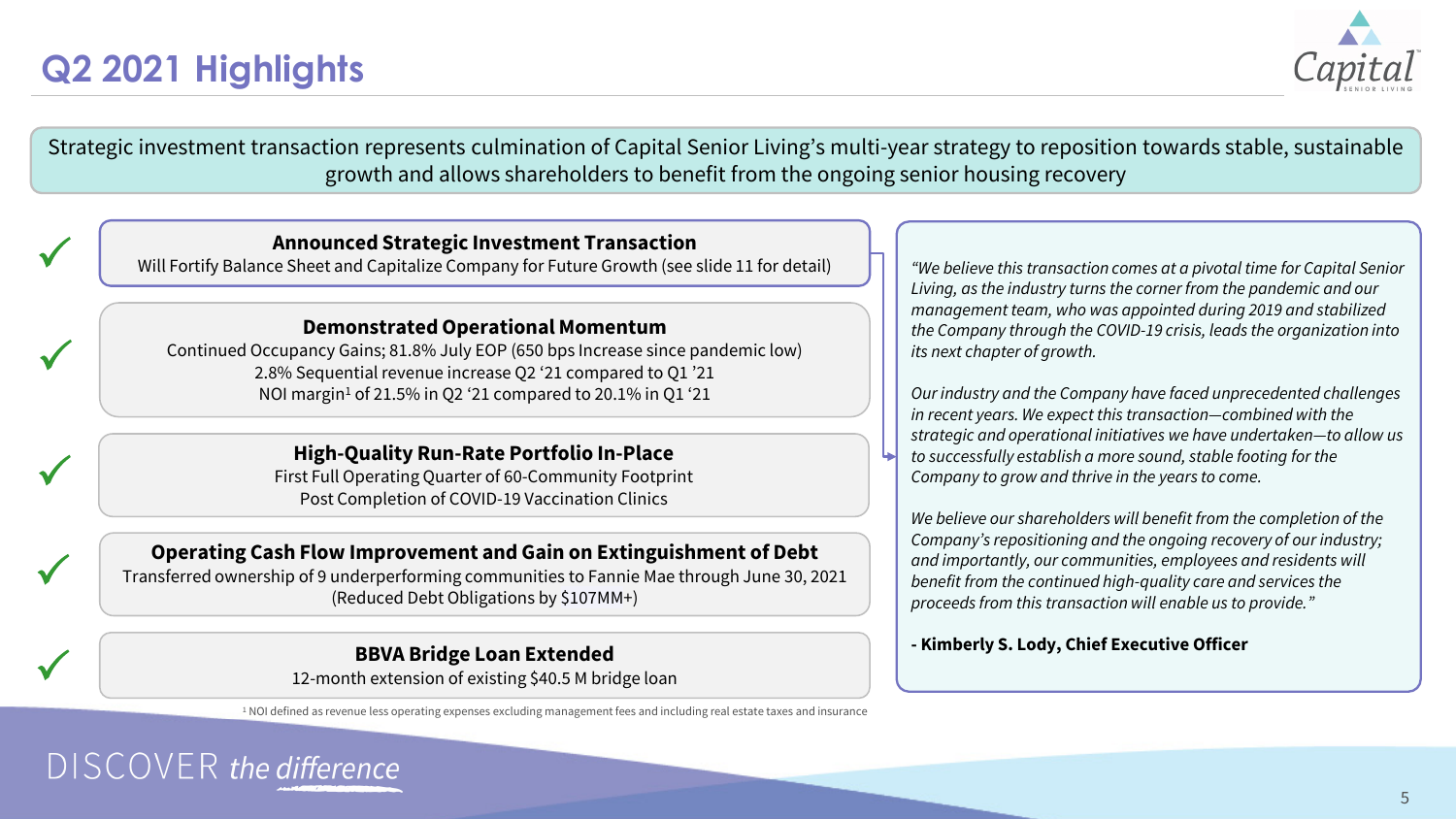## **Strong Leading Indicators Support 2021 Occupancy Recovery**



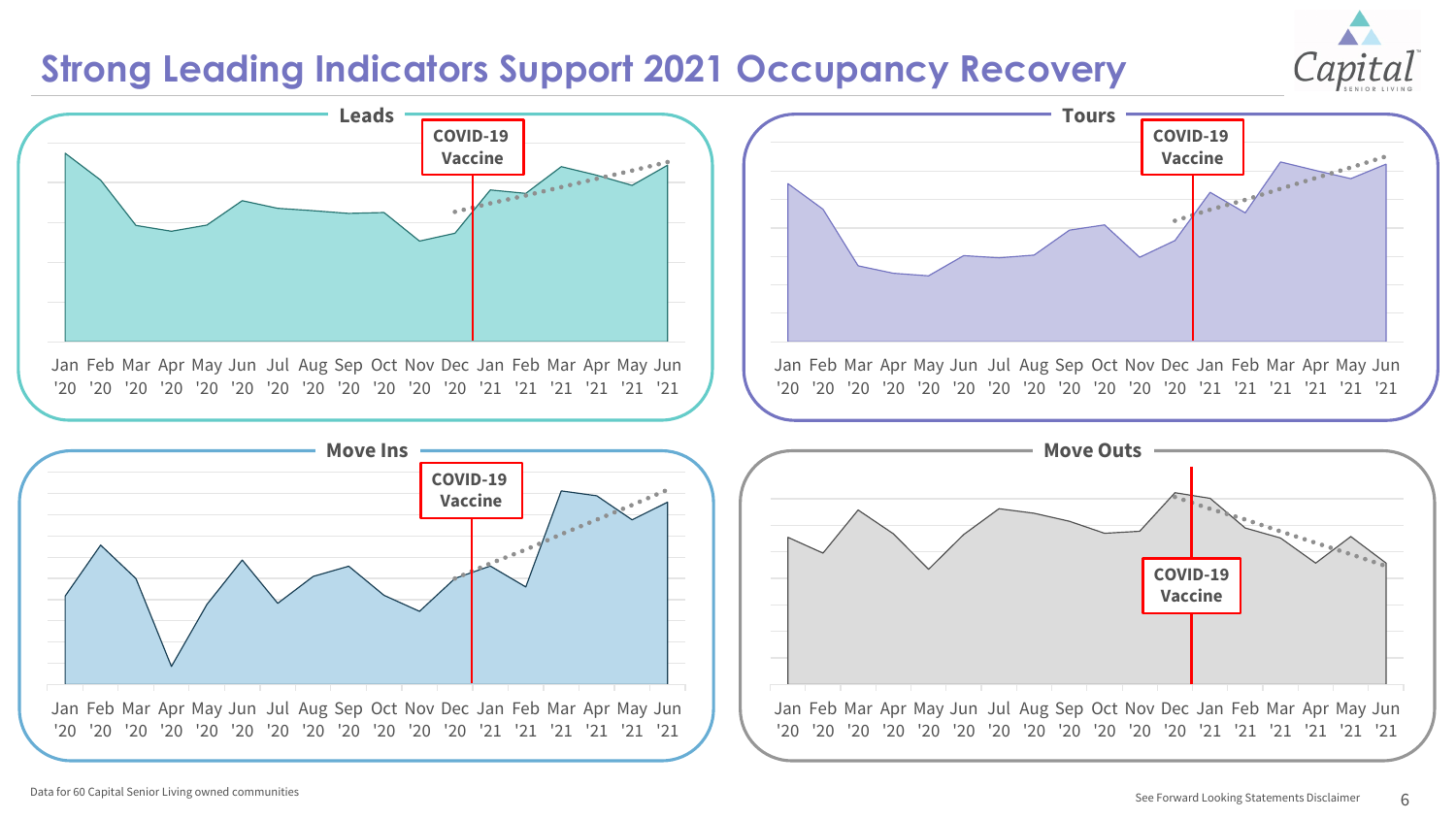# **Sharp Occupancy Rebound 1H21; Peer Leading Occupancy Gains**



- COVID-19 Pandemic has had a material impact on senior housing operations throughout the industry
- Capital Senior Living continues to outperform peers in this challenging environment, with a less pronounced occupancy decline through the trough in February 2021, and meaningfully faster recovery thereafter



(1) Occupancy for 60 owned communities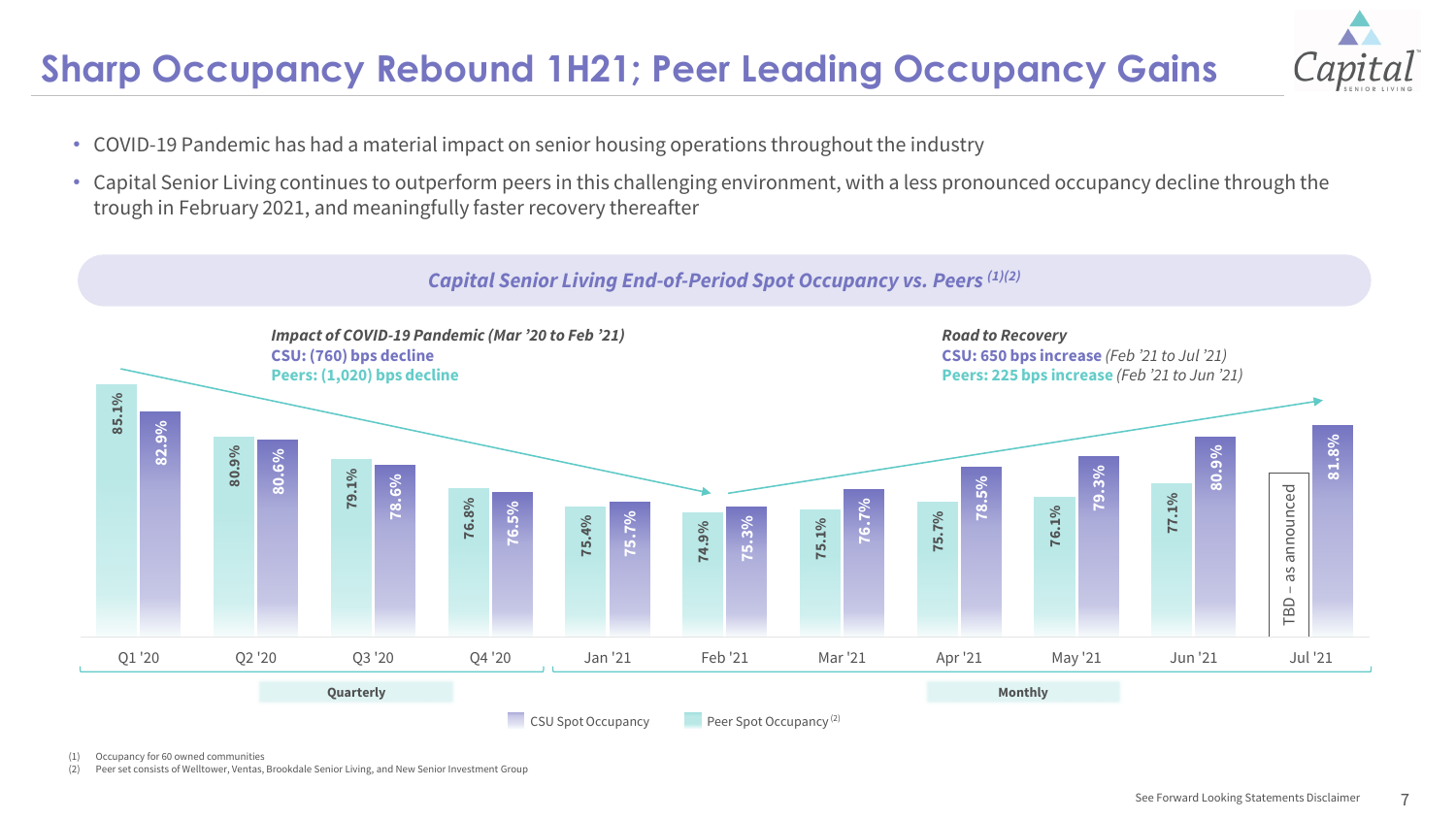## **4 Quarters of Pandemic Impact; Q2 '21 is the First Full Quarter of Recovery**



Q1

Q2

Q3

Q4

Q1

Q2





Data for 60 Owned Communities

*(1) Calculated as revenue less operating expenses exclusive of COVID-19 relief and expenses of (\$7.7M), net*

 $Q1$ 

**20.1%**

**21.5%**

Q2

2018 2018 2018 2018 2019 2019 2019 2019 2020 2020 2020 2020 2021 2021

Q4

Q1

Q2

Q3

Q3

**23.6%**

Q4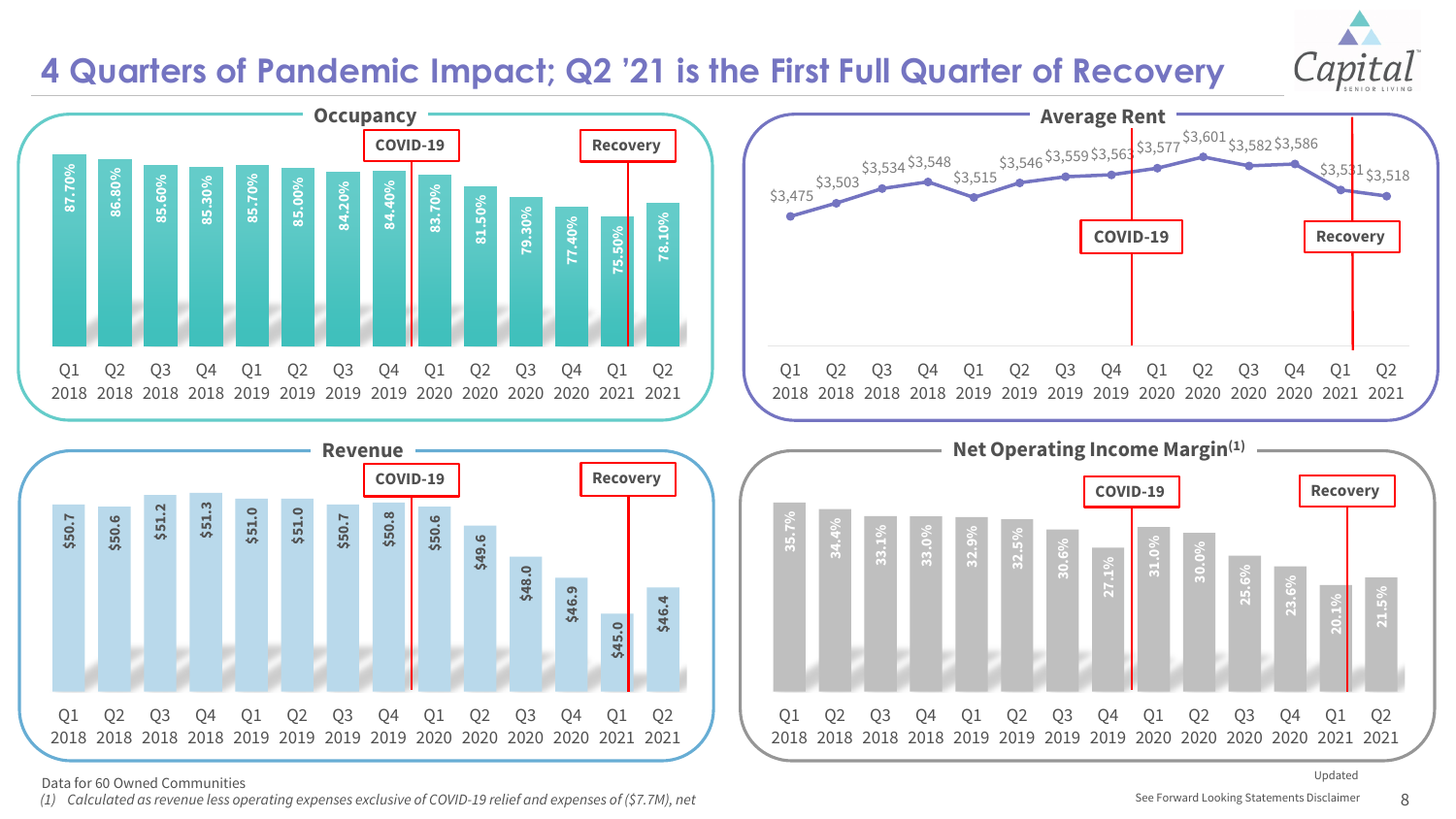# **Sequential Occupancy and NOI Improvement with Stable Cost Structure**

| UNITAI<br>SENIOR LIVING |  |
|-------------------------|--|

|                                    | <b>2Q21</b> | <b>1Q21</b> | <b>2Q20</b> | <b>YTD 2021</b> | <b>YTD 2020</b> |
|------------------------------------|-------------|-------------|-------------|-----------------|-----------------|
| <b>Average Occupancy</b>           | 78.1%       | 75.5%       | 81.5%       | 76.8%           | 82.6%           |
| RevPOR <sup>(1)</sup>              | \$3,518     | \$3,531     | \$3,600     | \$3,527         | \$3,588         |
| <b>Revenue</b>                     | \$46.4      | \$45.2      | \$49.6      | \$91.5          | \$100.2         |
| <b>Operating Expenses (2)</b>      | \$36.4      | \$36.1      | \$34.7      | \$72.8          | \$69.6          |
| NOI (60 Properties) <sup>(3)</sup> | \$10.0      | \$9.1       | \$14.8      | \$19.0          | \$30.5          |
| NOI Margin <sup>(3)</sup>          | 21.5%       | 20.1%       | 30.0%       | 20.7%           | 30.5%           |

\$ in Millions except RevPOR

(1) Adjusted to remove State Relief Revenue

DISCOVER the difference

- (2) Includes real estate taxes and insurance, excludes management fees
- (3) Calculated as revenue less operating expenses exclusive of COVID-19 relief and expenses of (\$7.7M), net
- (4) Final March '21 numbers includes 12 units excluded due to winter storm impact

\* Results for the Company's 60 owned communities

## **Key Takeaways**

• Continued sequential average occupancy growth **increasing 490 basis points** from March to July

| שט  | 5.521  | <b>P 3,300</b> | Mar <sup>(4)</sup> 75.5             |
|-----|--------|----------------|-------------------------------------|
| 9.6 | \$91.5 | \$100.2        | Apr 76.9 $\uparrow$ 143bps          |
| 1.7 | \$72.8 | \$69.6         | May 78.2 $\uparrow$ 134bps          |
| 4.8 | \$19.0 | \$30.5         | Jun 79.1 1 85bps<br>Jul 80.4 130bps |
|     |        |                |                                     |

- Q2 average rent was sequentially \$13 less than Q1 2021 due to short-term promotional activity
- Labor costs increased 2.3% sequentially from Q1'21 but declined 1.8% from Q2'20; with the sequential increase largely due to an increase in contract labor, due to a challenging labor market
- We have invested more than \$3M on room refurbishments and individual unit upgrades year-to-date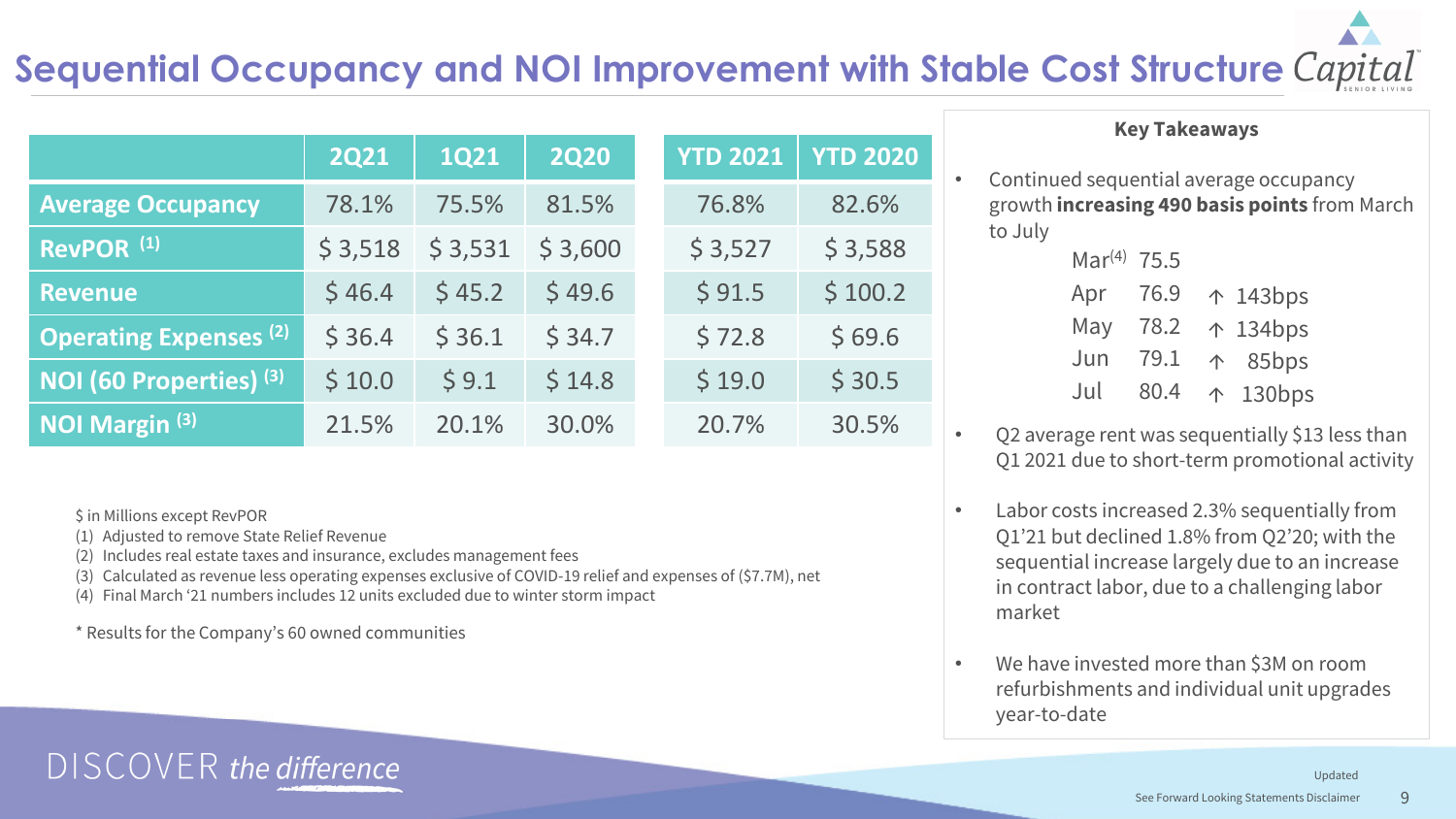## **The Operating Environment Remains Challenging Even with COVID-19 Cases Down ~100% and Community Operations Normalizing**



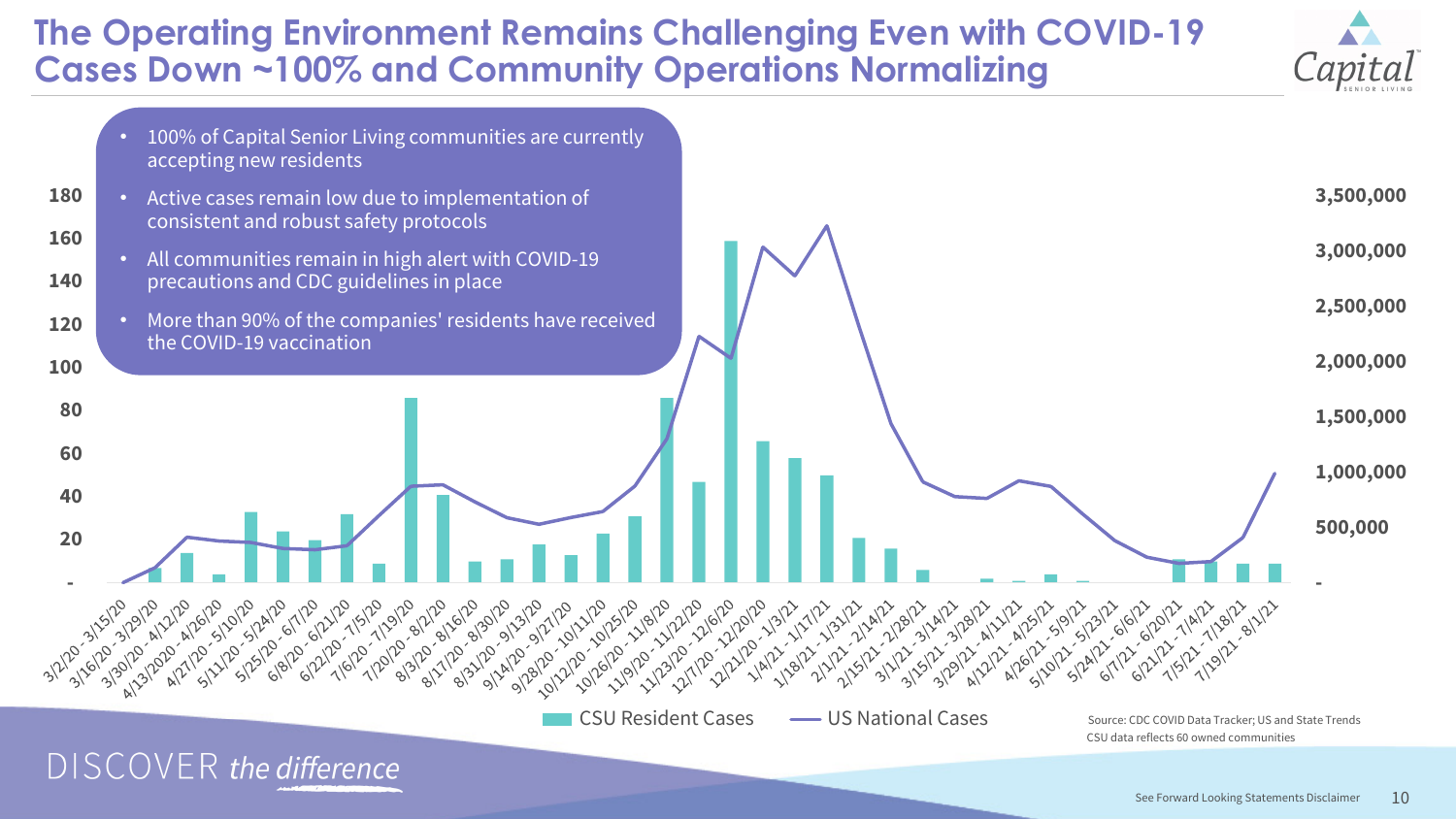# **CSU Is Pivoting to Growth with Focused Portfolio**

![](_page_10_Picture_1.jpeg)

|                                        | <b>Capital Senior Living Then</b>                                                                                                                                                                                                                                                                           | <b>Capital Senior Living Now</b>                                                                                                                                                                                                                                                                                                           |
|----------------------------------------|-------------------------------------------------------------------------------------------------------------------------------------------------------------------------------------------------------------------------------------------------------------------------------------------------------------|--------------------------------------------------------------------------------------------------------------------------------------------------------------------------------------------------------------------------------------------------------------------------------------------------------------------------------------------|
| <b>Senior Housing</b><br><b>Demand</b> | 80+ population growth of 1.3% from 2010 to 2019 as the<br>relatively small 1928-1940 generation aged into senior housing                                                                                                                                                                                    | Sharply accelerating growth of 80+ cohort: 4.1% population CAGR<br>expected from 2020 to 2030 <sup>1</sup>                                                                                                                                                                                                                                 |
| <b>Senior Housing</b><br><b>Supply</b> | Significant multi-year increase in seniors housing supply<br>Multi-cycle high in new supply was added in 2017 peak                                                                                                                                                                                          | Supply was slowly decelerating in 2018 and 2019, followed by a rapid<br>deceleration in 2020<br>New starts in 1Q21 down 77% from 2017 peak <sup>2</sup><br>Accelerating construction costs and challenges in procuring<br>construction financing likely inhibit new supply                                                                 |
| <b>Owned / Leased</b><br><b>Model</b>  | 1/3 of portfolio leased from 3rd party real estate owners. Leases<br>increased fixed cost base and had unsustainable rent<br>escalators                                                                                                                                                                     | Portfolio of owned and managed (no triple net leases) avoids<br>escalating non-operating cost structures and provides stronger return<br>on focused capital investment in existing portfolio                                                                                                                                               |
| <b>Portfolio Quality</b>               | Portfolio expansion prioritized over asset quality; insufficient<br>liquidity to invest in the assets<br>CSU portfolio was 126 assets at year end 2019, of which 80<br>were owned and the remainder leased                                                                                                  | Portfolio consists of 60 properties - all owned, which represents<br>superior subset of previous portfolio<br>Proposed capital raise expected to fund material capital investment<br>into the assets                                                                                                                                       |
| <b>Operations</b>                      | Decentralized operating model prevented efficient integration<br>of acquisitions and was less effective at adjusting to operating<br>headwinds including increased supply, resident acuity shift,<br>and centralized operating efficiencies (e.g., procurement,<br>human resources, and sales capabilities) | Management team with intense focus on improving quality of care<br>$\bullet$<br>(e.g., roll out of new Memory Care program, Magnolia Trails™) while<br>also driving cost efficiencies and synergies (e.g., internalized sales and<br>centralized administrative functions)<br>Improvements to regional and property level management teams |
| <b>Free Cash</b><br><b>Flow Growth</b> | Disappointing underlying earnings performance exacerbated<br>by COVID                                                                                                                                                                                                                                       | Entering unique period for sector and company specific growth                                                                                                                                                                                                                                                                              |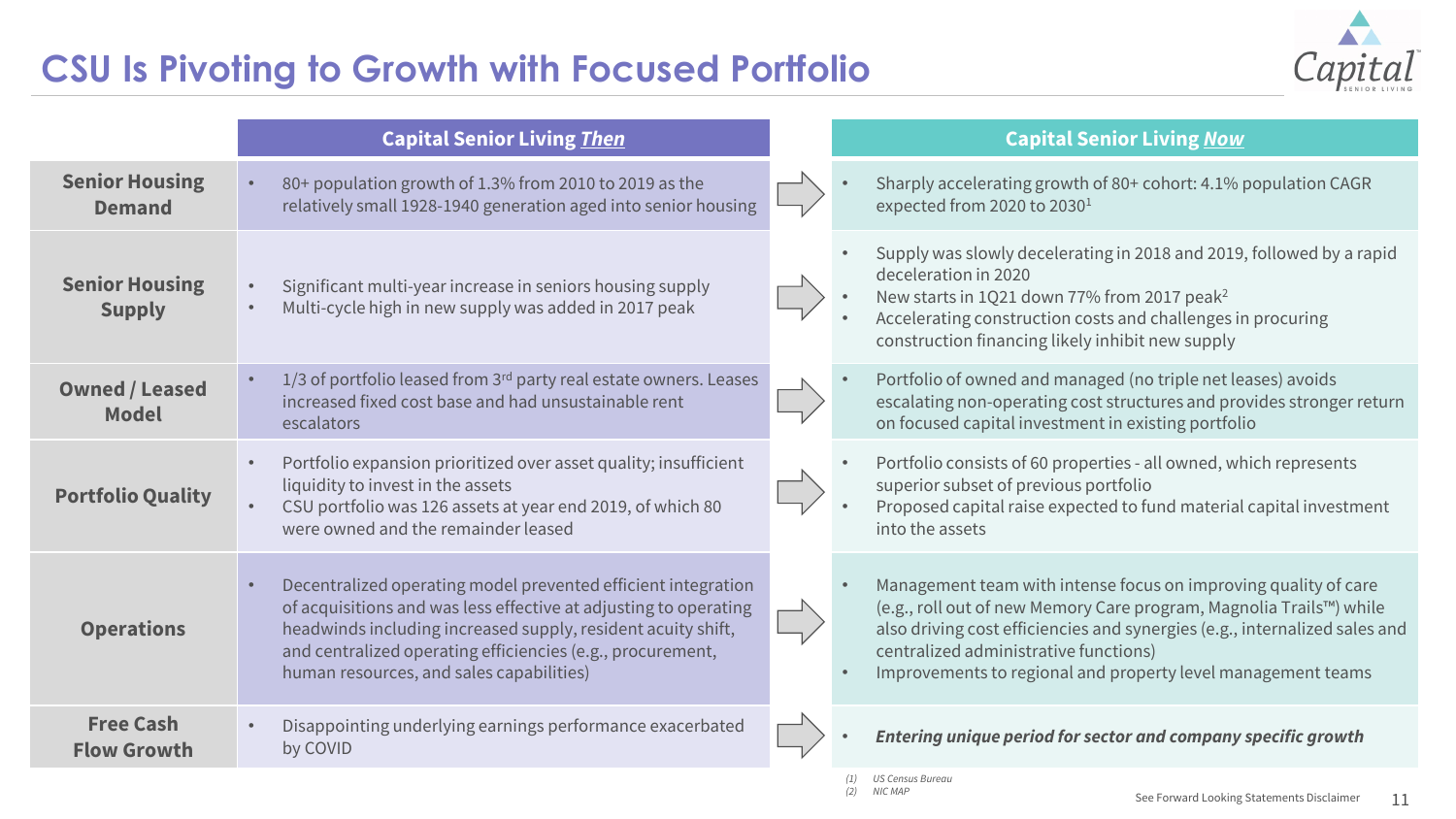# **July 22, 2021 Transaction Announcement: Strategic Investment and Proposed Common Stock Rights Offering**

![](_page_11_Picture_1.jpeg)

| <b>Investment</b><br><b>Summary</b>                    | • Up to approximately \$152.5 million capital raise through the private placement of convertible stock with Conversant Capital ("Conversant") and a<br>proposed common stock rights offering to existing stockholders <sup>(1)</sup><br>• Incremental \$25 million accordion from Conversant available to fund future investments, subject to certain conditions <sup>(2)</sup>                                                                                                                                                                                                                                                                                                                                                                                                                             |
|--------------------------------------------------------|-------------------------------------------------------------------------------------------------------------------------------------------------------------------------------------------------------------------------------------------------------------------------------------------------------------------------------------------------------------------------------------------------------------------------------------------------------------------------------------------------------------------------------------------------------------------------------------------------------------------------------------------------------------------------------------------------------------------------------------------------------------------------------------------------------------|
| <b>Convertible</b><br><b>Preferred</b><br><b>Stock</b> | • \$82.5 million private placement of newly designated Series A Convertible Preferred Stock issued to Conversant<br>• Convertible into common shares of the Company at a conversion price of \$40.00 per share (25% premium to the rights offering subscription price)<br>• Dividend:<br>Payable in cash or payment in-kind (PIK) at the Company's election<br>Rate of 11% to 15% (based on rights offering participation) $(3)$<br>• Conversion / Redemption:<br>Convertible at any time in whole or in part at option of Conversant<br>After 3 years, the Company may require conversion if 30-day VWAP > 150% of conversion price<br>After 5 years, the Company may redeem at greater of liquidation preference or as-converted value<br>After 7 years, the Company may redeem at liquidation preference |
| <b>Rights</b><br><b>Offering</b>                       | • ~\$70.0 million rights offering of common stock to existing shareholders at \$32.00 per share<br>• Conversant has committed to backstop up to \$42.5 million in the form of additional purchases of preferred stock                                                                                                                                                                                                                                                                                                                                                                                                                                                                                                                                                                                       |
| <b>Other</b>                                           | • Approximately \$17.3 million of interim debt financing from Conversant that will be immediately available to the Company to provide funds for<br>working capital between signing and closing<br>This will be converted into preferred stock at closing (and included in the \$82.5 million private placement) or paid debt down with the<br>proceeds of the private placement<br>• Conversant receives the right to appoint a number of directors to the board proportional to its as-converted ownership upon transaction closing<br>• Transaction subject to Company stockholder approval and the satisfaction of certain other closing conditions<br>• Expected to close during the fourth quarter of 2021 (subject to receipt of approvals)                                                           |

- (2) Accordion to be funded via Preferred Stock
- (3) Dividend rate to be determined at closing based on participation in the rights offering

<sup>(1)</sup> In aggregate, the minimum initial gross proceeds from the transaction will total \$125 million (or \$150 million, inclusive of the \$25 million accordion)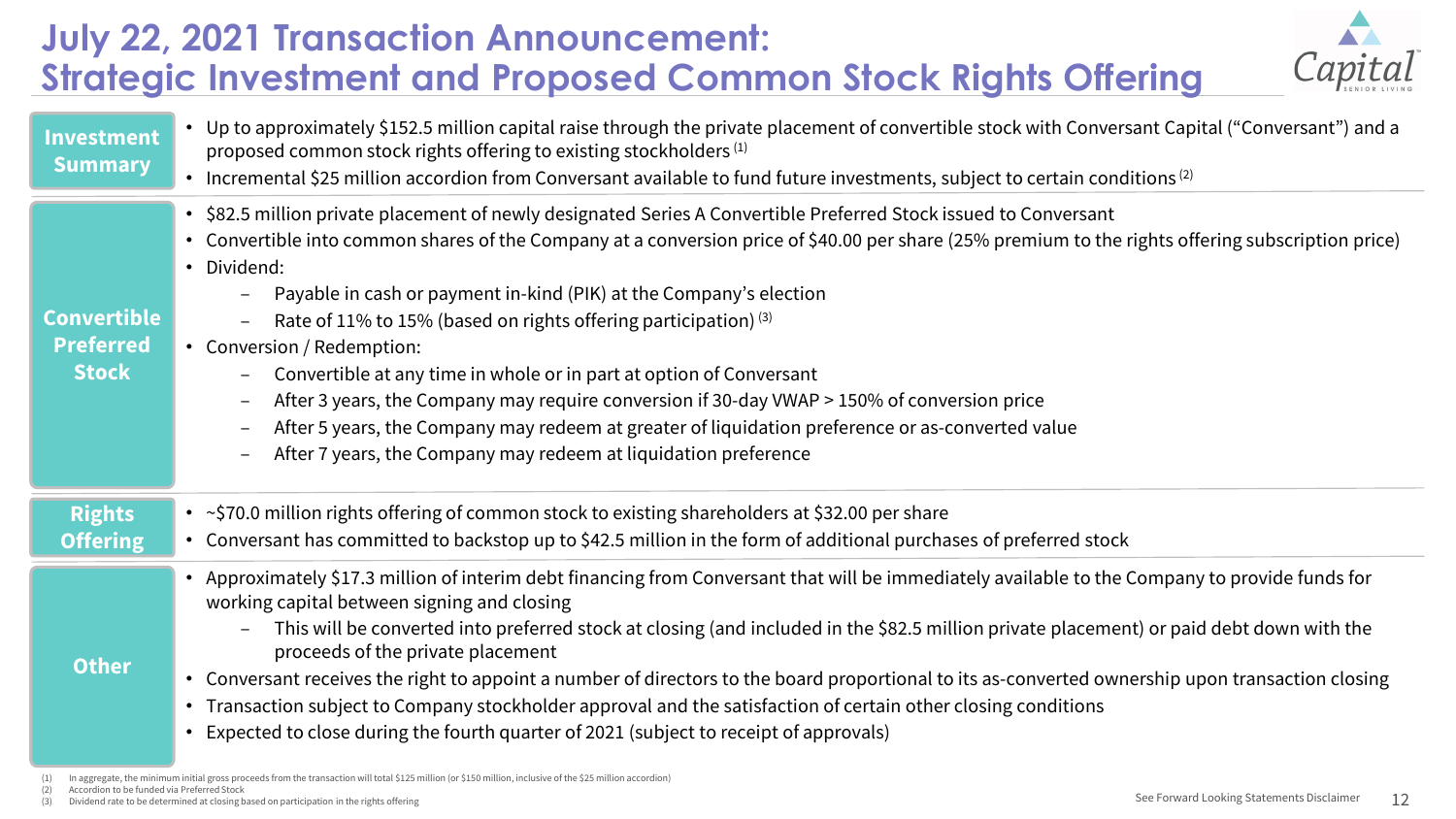# **Transaction Benefits: Liquidity, Stabilization of Balance Sheet, Growth Capital**

DISCOVER the difference

![](_page_12_Picture_1.jpeg)

![](_page_12_Figure_2.jpeg)

#### 13 See Forward Looking Statements Disclaimer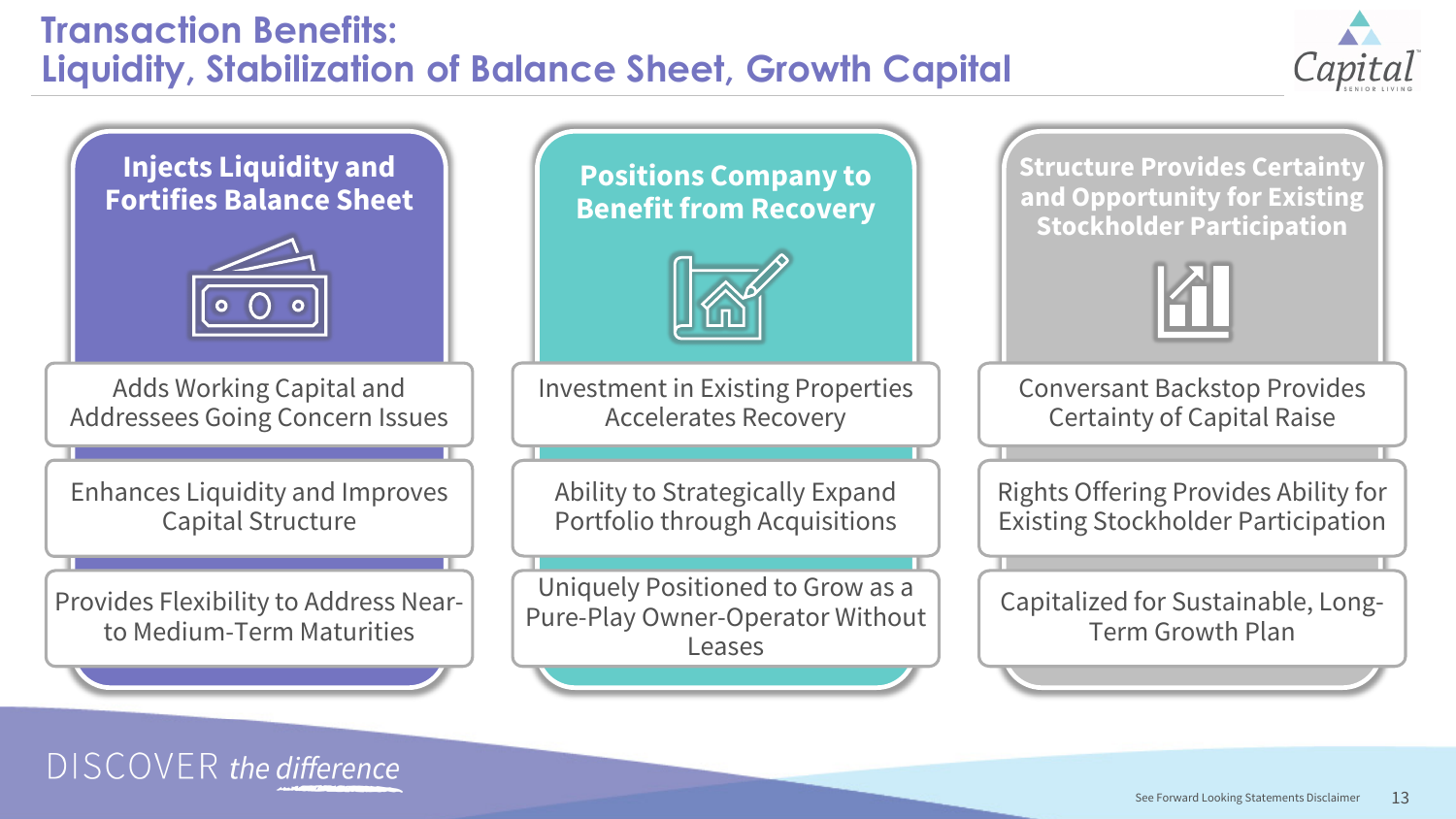# **Illustrative Uses of Capital – Current Portfolio Investments**

![](_page_13_Picture_1.jpeg)

Pipeline of identified investments within current portfolio that Capital Senior is poised to pursue given the availability of new capital

![](_page_13_Figure_3.jpeg)

Based upon company estimates

ROI calculated as 2023 projected net margin increase divided by capital investments

DISCOVER the difference

#### 14 See Forward Looking Statements Disclaimer

• Accelerating implementation of Magnolia Trails programing and conversions helps improve

occupancy and rate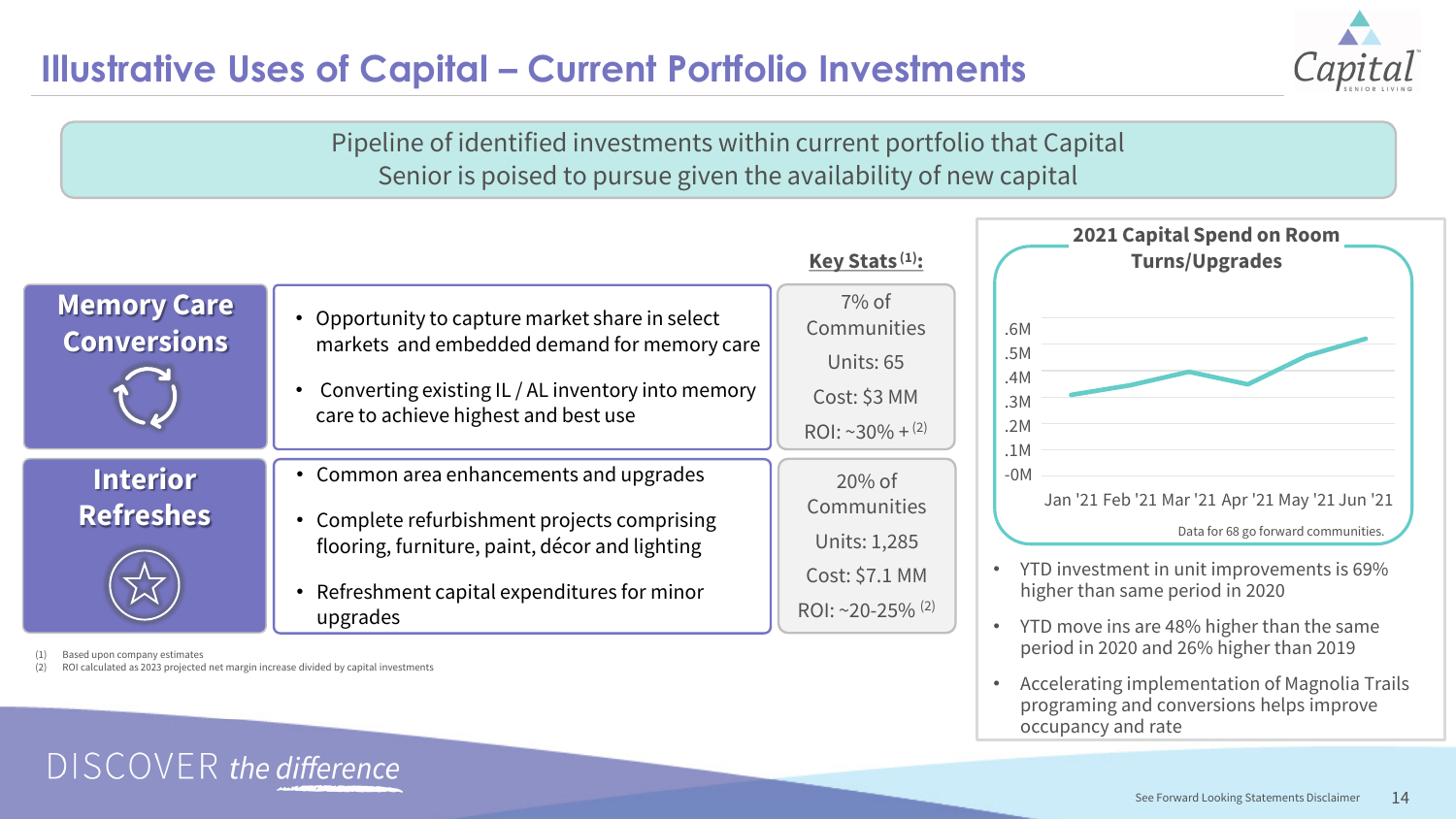## **Transaction Will Enhance Balance Sheet, Improve Liquidity, and Address Near-Term Maturities**

![](_page_14_Picture_1.jpeg)

- June 30 ending cash balance of \$19.5M reflects \$4.9M of restricted cash and \$1.0M held for other parties.
- The Company has negative working capital of \$32.9M
- \$17.3M interim loan from Conversant Capital immediately adds working capital into the business
- On August 11, \$40.5M BBVA Bridge loan extended at essentially same terms until 12/31/22 with option to extend additional six months upon meeting certain financial metrics. \$5.3M loan pay down required over

![](_page_14_Figure_6.jpeg)